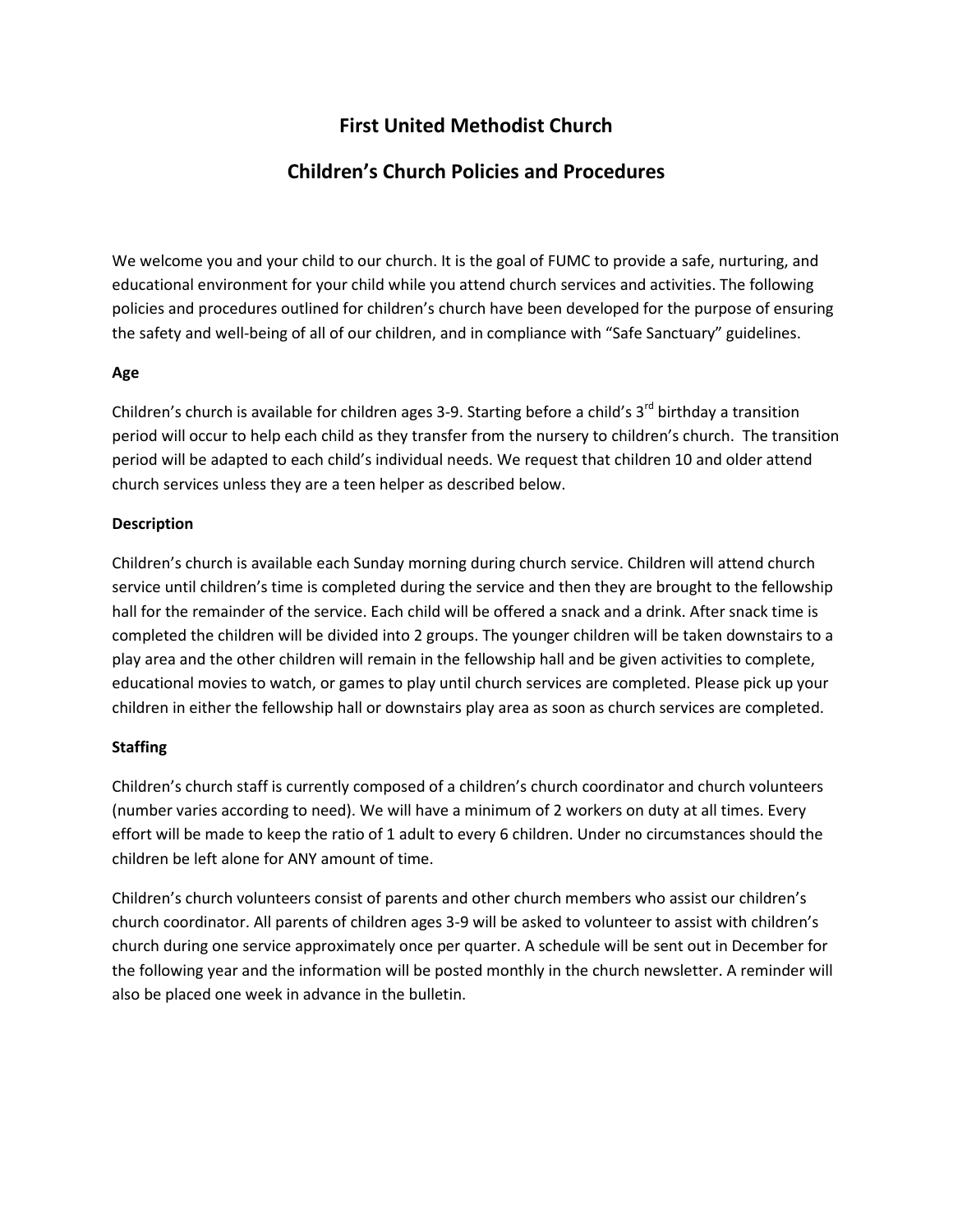# **Teen Helpers**

Teenagers that would like to volunteer to help with children's church are welcome to do so as needed and prearranged with the children's church coordinator. Teen helpers may assist the children with hand washing, help serve drinks and snacks, clean up following snack time, assist with activities and games, etc. Teen helpers are not allowed to supervise children without an adult present or assist children to the bathroom.

# **Absences**

If a children's church volunteer is unable to keep their scheduled date they must notify the children's church coordinator and/or the director of children's ministry as soon as possible so a substitute may be found. Staff/child ratios are dependent on your faithfulness of service.

In the event the children's church coordinator is unable to work the director of children's ministry is to be notified and will either find a substitute or be the substitute.

# **Child Illness/Injury**

If your child becomes ill or injured during church services one of the workers will notify you immediately.

For the health and safety of all of the children parents are requested to refrain from bringing their child to children's church if the child has had any of the following symptoms in the past 24 hours: fever, diarrhea, vomiting, runny nose with green or yellow discharge, pink eye, rash, cough/sneeze (except in the case of allergies) or any unusual symptom.

# **Allergies and Medical Information**

Parents must notify the children's church coordinator of any allergies their child may have.

Parents are also asked to notify the staff of any medical conditions or special needs their child may have that would affect their care while in children's church.

Children's church workers are not allowed to give medications. If your child requires medications while they are in children's church please make arrangements with the children's church coordinator so you may come back at the necessary time to give the medicine yourself.

# **Emergency Procedures**

In the event a need arises a first aid kit and AED are available.

If a child becomes seriously injured or ill 911 will be notified immediately and then the parents are to be located and brought to the fellowship hall.

If an emergency occurs and the church has to be evacuated the children's church workers will take the children to the closest and safest exit. Parents are to meet with their children in the church parking lot.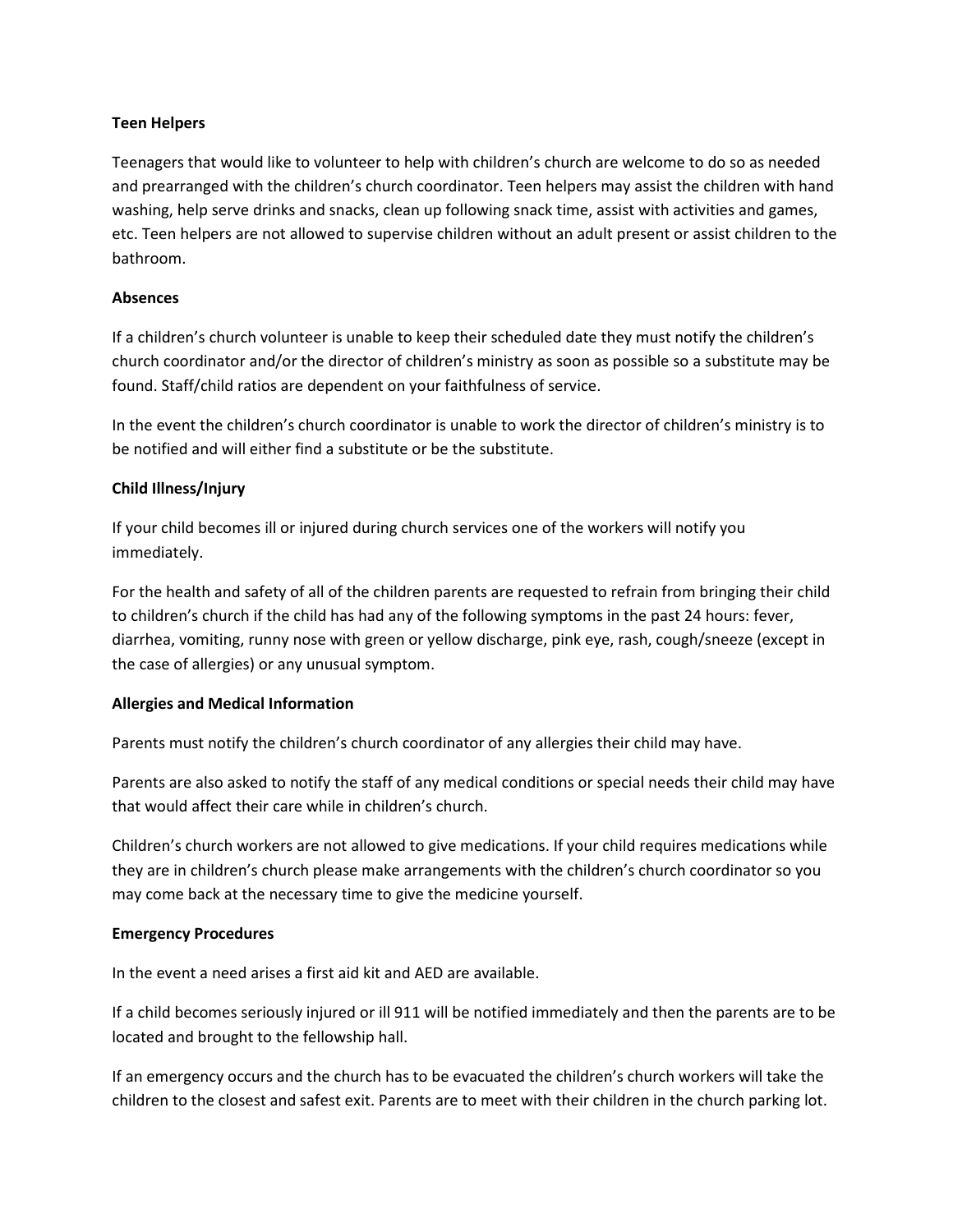# **Discipline**

The safety of all of the children must be maintained. No throwing, biting, hitting, kicking, running, or other unwanted behavior is allowed. If any child exhibits this type of behavior appropriate warnings will be given. If the behavior continues time out sessions may be used for no more than 1 minute per year of age. If the unwanted behavior continues the child's parents will be notified. In the event that the behavior occurs during repeated visits to children's church the parents will be asked to remove the child from children's church until such behavior ceases.

# **Parental Responsibilities**

Please make sure that the children's church workers know where to find you if you will be any place other than the sanctuary in the event a need may arise.

If you do not want your child to have a snack or would prefer to provide your child's snack yourself please inform the children's church coordinator.

Children will only be released to a properly identified and pre authorized adult. Parents are to provide a written list of individuals to whom their child may be released. Children may not be released to siblings.

Please inform the children's church workers if your child is still potty training and how much assistance they may require in using the bathroom.

# **Staff Responsibilities**

In an effort to comply with "Safe Sanctuary" only the children's church coordinator and the director of children's ministry may assist children to the bathroom while they are potty training.

When using the downstairs play area all toys should be picked up and put away. Trash is to be taken back upstairs to be thrown away. The preschool classrooms are not to be disturbed.

All tables and chairs used during children's church must be cleaned off and dropped snacks/crumbs must be swept up after snack time is completed.

All left over drinks and snacks must be stored in sealed bags and/ or containers on designated shelves in the storage closest in the fellowship hall.

Tables and chairs are to be returned to their proper positions, trash should be thrown away, and supplies (crayons, tv, etc.) should be returned to proper places.

All information about the children and their families shall remain confidential unless it is deemed that harm may come from it.

Workers should make every effort to engage unhappy children with appropriate activities and games. If a child is inconsolable after repeated efforts then the child's parents are to be notified immediately.